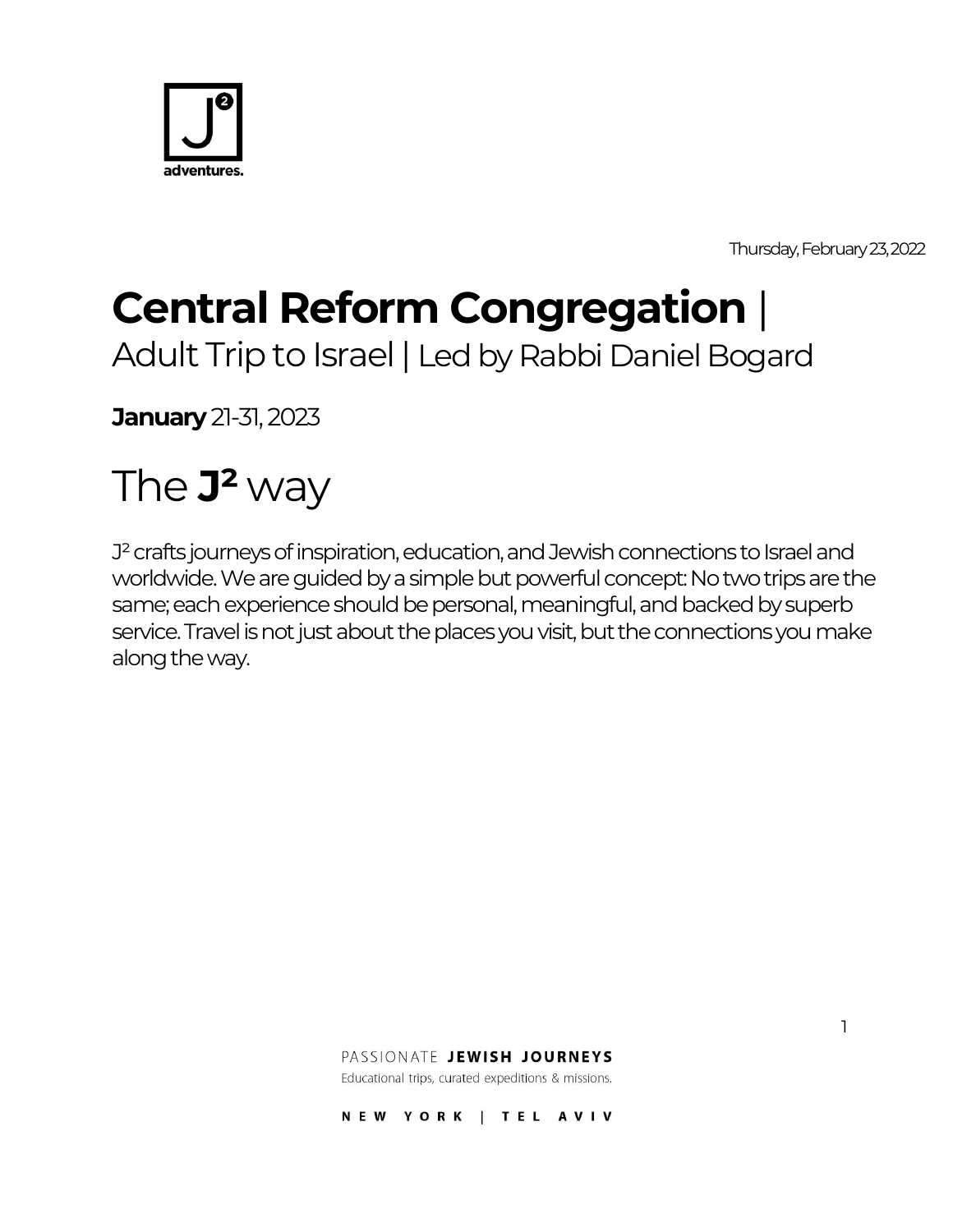

## Program **Outline**

We are committed to providing you with an educational, enlightening, and inspirational program that will be created in partnership with you.

**01:** SATURDAY, JANUARY 21| ON THE WAY TO ISRAEL | FLIGHT

Depart the USA

**0 2 :** S U N D A Y , J A N U A R Y 2 2 | **A R R I V A L |** T L V

- Arrival at Ben Gurion International Airport. Our representative will be on hand to assist with all formalities and ensure your journey has the smoothest of starts.
- Meet your **tour educator** who will accompany you on this journey of education and inspiration.
- Transfer to **Tel Aviv**, also known as "the city that never sleeps." A place of sun and fun, its centers of culture and history are complimented by great beaches, stores, and entertainment.
- $\Diamond$  Check in to the hotel.
- Enjoy a festive welcome **dinner**, followed by orientation with your group leader and tour educator.

#### PASSIONATE JEWISH JOURNEYS

Educational trips, curated expeditions & missions.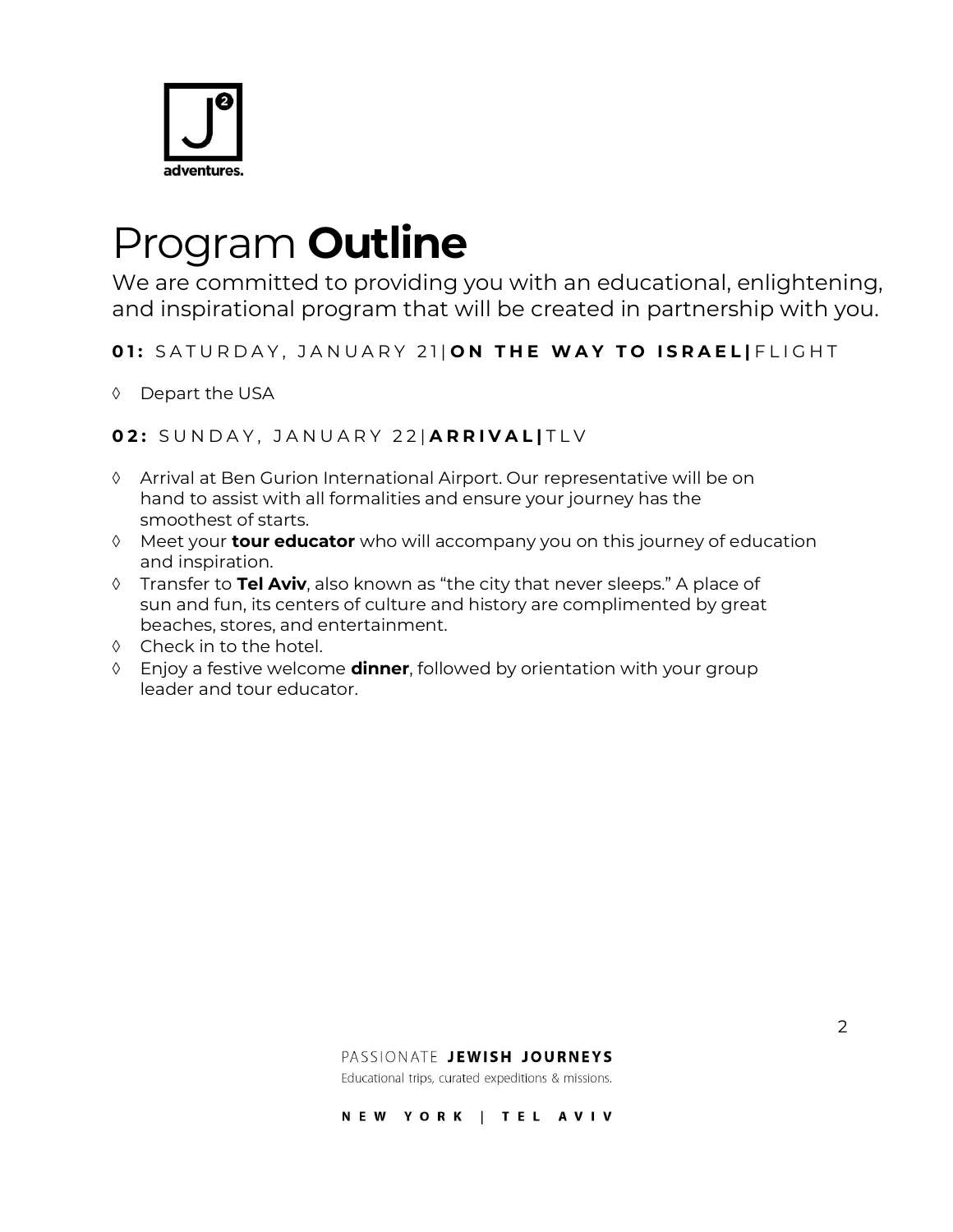

### **03: MONDAY, JANUARY 23 | THE FIRST HEBREW CITY | TLV**

- *Beginnings***:** Modern Tel Aviv grew out of ancient **Jaffa**. Gaze out over the Mediterranean Sea; learn why Jaffa, mentioned in the biblical story of Jonah and the Whale, is so historically important; and see how its Old City reflects the present as well as the past.
- *Jaffa Stories and Coffee*: You're warmly invited into the home of **Doris Hiffawi** to hear about her life as a Christian Arab in Jaffa. Over coffee brewed by her family and Arabic sweets she'll talk about whether the area's Jewish, Muslim, and Christian population mix or merely make do. We'll also find out how female entrepreneurs like Doris are bringing change to this socio-economically deprived neighborhood.
- Walk through Jaffa's famous **flea market – Shuk Hapishpeshim**.
- **Neve Zedek** was one of Tel Aviv's first neighborhoods as the city grew outside of Jaffa. Stroll through this stylish area with its boutiques, galleries, and the Suzanne Dellal Center, Israel's world-class home of contemporary dance.
- *From Hebrew City to Hebrew State***:** Walk along the **Independence Trail** and embark on a remarkable journey that begins with the founding of Tel Aviv in 1909 and ends with the establishment of Israel in 1948.
- *The Israeli Spark*: Get to know Israel's dominant high-tech companies and most promising startups at the **Center for Israeli Innovation**. designed this to showcase Israel's tech landscape and what makes the country an incubator for innovation.
- *When the Sun Goes Down*: Enjoy Tel Aviv's hot night life, with its boardwalk and cafés, bars, clubs, shows – and more.

#### PASSIONATE JEWISH JOURNEYS

Educational trips, curated expeditions & missions.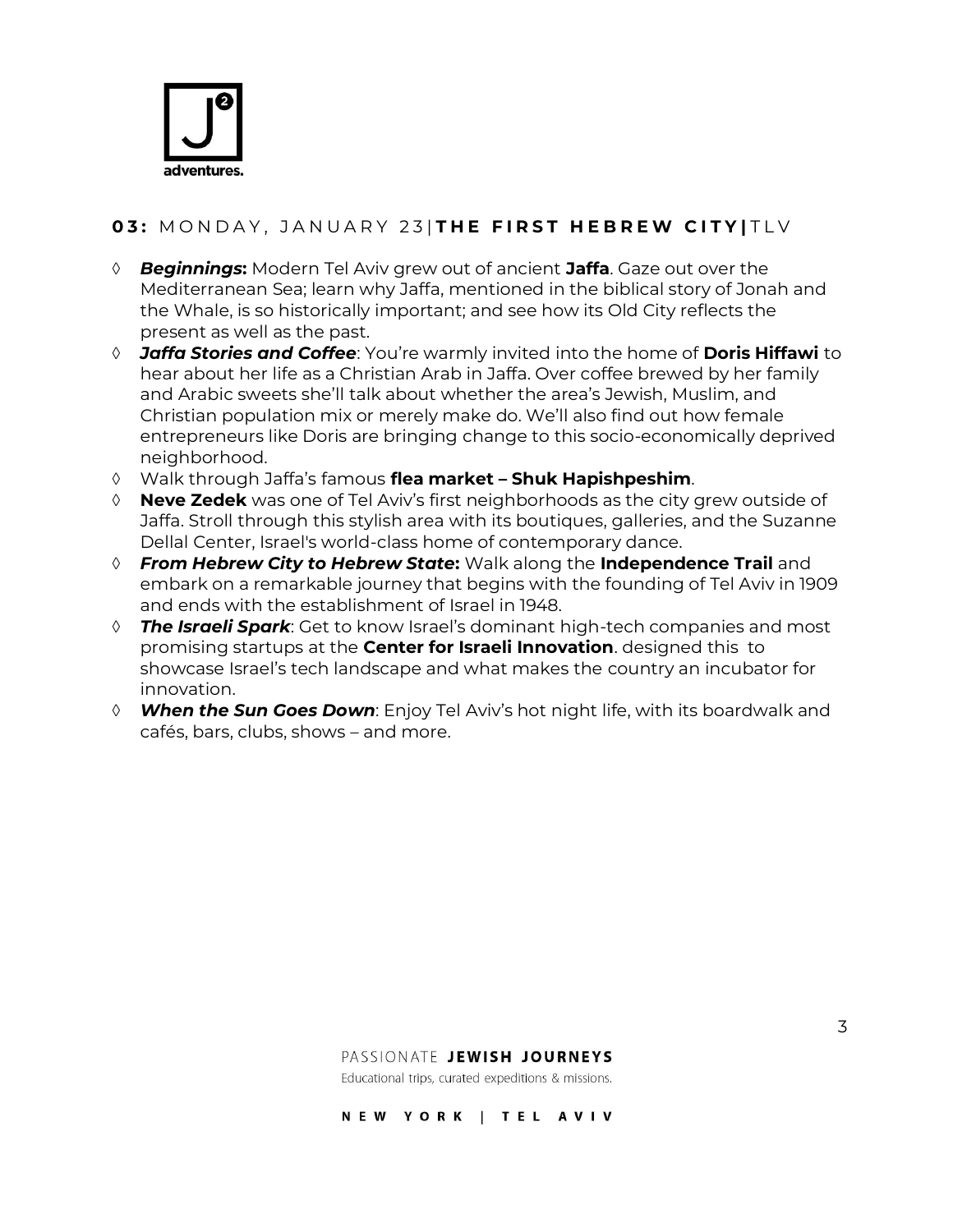

## **0 4 :** T U E S D A Y , J A N U A R Y 2 4 | **A N O T H E R S I D E O F T E L A V I V |** T L V

- *Clean Hands for a Better World*: Talk with **Max Simonovsky**, co-founder and CEO of **Soapy**, an award-winning start-up that is using Israeli ingenuity to fight disease in developing countries. Soapy's solar-powered hygiene stations and smart systems create water from the air's humidity to provide people from impoverished villages with 24/7 access to the perfect amount of soap and water.
- *Out of East Africa*: Meet African women seeking refuge in Tel Aviv and see how they are working toward a brighter future by creating beautiful crocheted products. **Kuchinate** (meaning crochet in Tigrinya) is a collective that celebrates African art and culture while empowering women asylumseekers, many of whom suffered great hardships while fleeing to Israel. Here we'll:
	- Join women from East Africa for a **traditional coffee**-**making** ceremony and talk with them about their lives in Israel and the struggles they are seeking to overcome through creativity and collective action.
	- Try our hand at creating East African baskets (or bracelets) during a **craft workshop** led by the women of Kuchinate.
- Browse your way through **Nahalat Binyamin**, Tel Aviv's arts and crafts market.
- Visit **ANU Museum of the Jewish People**, the largest Jewish museum in the world, and join a fascinating journey that portrays the story of the Jewish people through the generations and up to the present time.

#### PASSIONATE JEWISH JOURNEYS

Educational trips, curated expeditions & missions.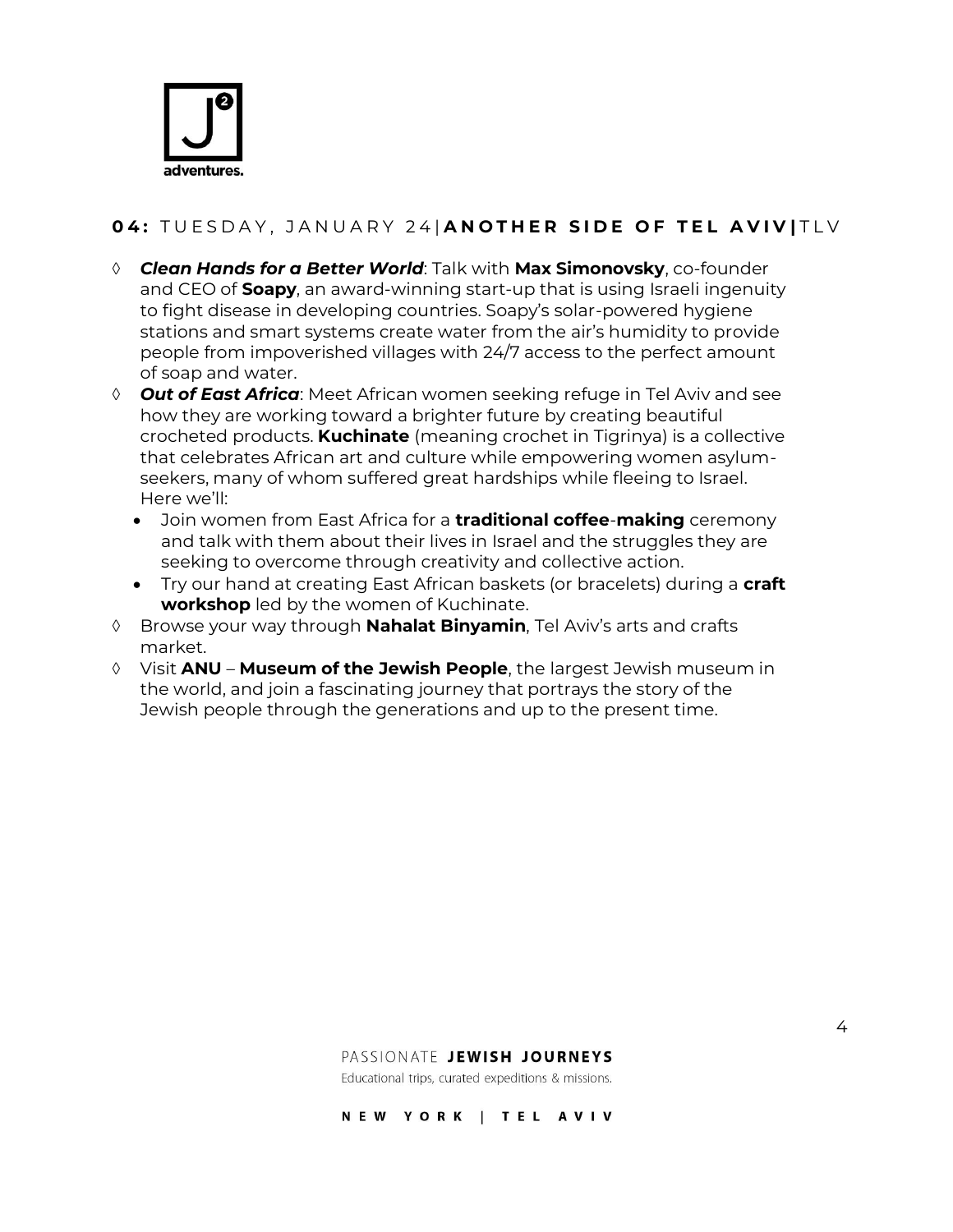

#### **0 5 :** W E D N E S D A Y , J A N U A R Y 2 5 | **C O M M U N I T I E S I N T H E N O R T H |** T L V

- Visit the **Yemin Orde Youth Village**, one of Israel's most innovative educational institutions, specializing in integrating new immigrant youth into Israeli society, including a dialogue with faculty and students.
- *Minority Report: Shefaram* is a fascinating but rarely-visited ancient town and modern city. An early Jewish rabbinical center operating under Roman rule, it was later a Crusader post and is now an Israeli Arab city with Muslim, Christian and Druze communities. We'll meet with residents and hear of their determination to maintain close, respectful ties between the town's different populations. Highlights of our tour will include:
	- **The Food**! Show off you Middle Eastern cooking skills as you whip up some knafeh, the iconic dessert of the Western Galilee, followed by a home-hospitality **lunch**.
	- Visiting a local **mosque** and talking with a muezzin (Muslim clergy) about Islamic practice and life in Israel.
	- The town's beautiful **Roman Catholic church** where we'll hear about the variety of Christian denominations in the area and their relations with the Muslim majority.
	- Our visit to Shefaram will conclude at its now abandoned **synagogue**  and a discussion on what, historically and today, it means to be a minority community in the Land of Israel.
- Drive to the **Yokneam-Megiddo region** partnership for a special visit, followed by **home hospitality dinner**.
- ♦ Return to Tel Aviv.

#### PASSIONATE JEWISH JOURNEYS

Educational trips, curated expeditions & missions.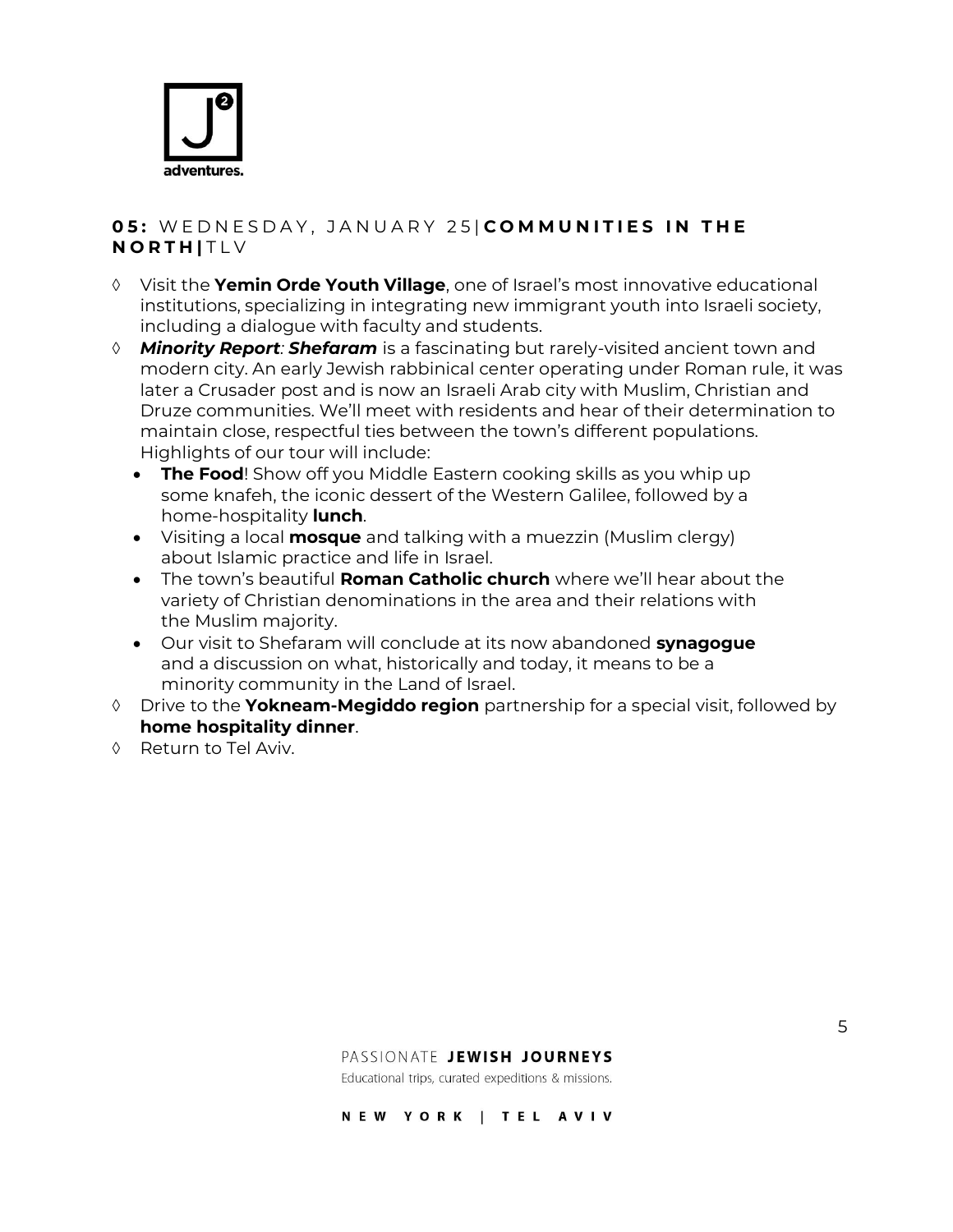

### **0 6 :** T H U R S D A Y , J A N U A R Y 2 6 | **B E T W E E N T W O C I T I E S |** J L M

- Check out of the hotel.
- **LGBTQ Israelis**: **Between Civil and Jewish Law**: Go through the history of the LGBTQ community, and tour the LGBTQ Center of Tel Aviv with a possible panel discussion regarding the progress and challenges of the LGBTQ rights movement, with activists and members of various LGBTQ organizations.
- Depart Tel Aviv.
- **The Identity of the Israeli Settlement**: Visit **Gush Etzion** and meet with **Shani Abrams Simkovitz** from the Gush Etzion Foundation.
- *Is Religion the Way Forward or an Obstacle to Peace?* We'll go beyond the Green Line to meet with **Ali Abu Awwad** and **Rabbi Hanan Schlesinger**/ **Rabbi Shaul Judelman** from **Shorashim** (Roots), a program bringing West Bank Palestinians and their Jewish neighbors together despite their fears and suspicions.
- $\Diamond$  Check into the hotel.
- Dinner at a local restaurant with **Daniel Estrin NPR**'s international correspondent in Jerusalem.
- **Nighthawks at the Shuk**: Jerusalem at night provides a very different vision of the Holy City. During a free evening at the **Mahane Yehuda Shuk** (open air market), you can check out the bars, cafes, and eating options; see the portraits of local personalities that have been painted on store shutters; and get into the nightmarket mood by sampling drinks popular with the city's hipsters.

#### PASSIONATE JEWISH JOURNEYS

Educational trips, curated expeditions & missions.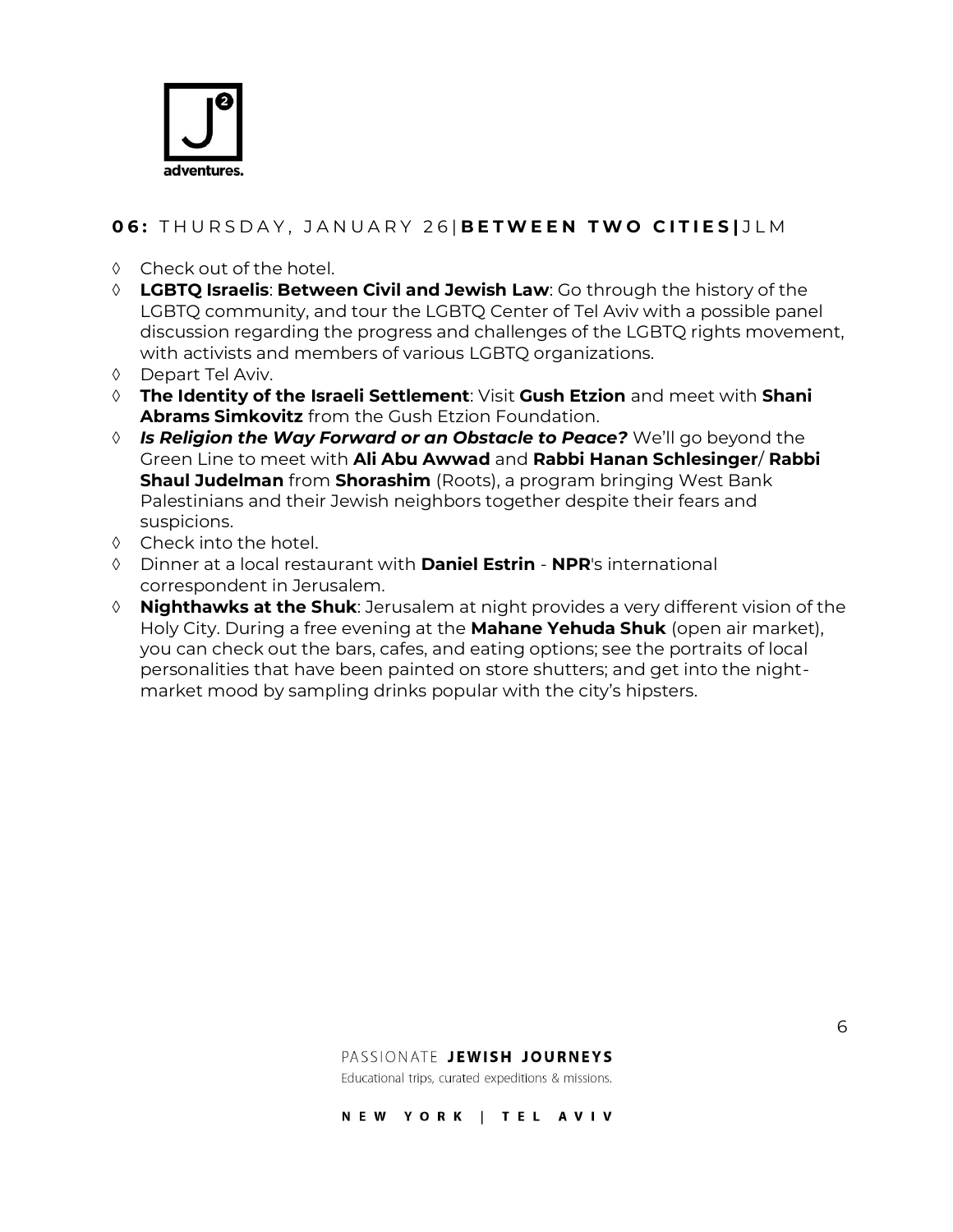

### **0 7 :** F R I D A Y , J A N U A R Y 2 7 | **T H E H I S T O R Y O F T H E H O L Y C I T Y |** J L M

- *Navigate Your Way Through the Labyrinth of Israel Politics*: Join Professor **Reuven Hazan** of the Political Science Department at Hebrew University for an introduction into Israel's turbulent political scene where coalition governments and powerful ideological divisions are a fact of life.
- *Archaeology & Politics – Do They Mix?* Meet with a representative of **Emek Shaveh**, an organization consisting of archaeologists and community activists, focusing on the role of archaeology in Israeli society and the Israeli-Palestinian conflict.
- *At the Heart of It All*: Explore the **City of David**, the core of ancient Jerusalem, and learn how the city was administered during the First Temple period. Our visit will include:
	- **Archaeological discoveries** illustrating how the wealthy and powerful lived in ancient Jerusalem.
	- The **Gihon Spring**, the source of Jerusalem's water, which was integral to its survival and religious ceremonies.
	- Wading through the 2,700-year-old **water tunnels** (there's an optional dry exit), an architectural wonder of King Hezekiah's.
	- Traveling through time as we walk in ancient drainage channels from the City of David to the Western Wall's massive foundation stones at the foot of the Temple Mount.
- **The Jerusalem Archaeological Park** is a large-scale excavation that has uncovered vital parts of ancient Jerusalem. A particular highlight is to walk on the Southern Wall steps used by Jewish pilgrims to enter the Temple, 2,000 years ago. But there is much else to see, including Robinson's Arch, the remains of a major Second Temple-period street, and tunnels used by Jewish fighters hiding from the Roman invaders. A museum, including movies and a 3-D model of ancient Jerusalem, add to the experience.
- $\Diamond$  Return to the hotel and prepare for Shabbat.
- *Blessings, Challah, and Friends*: Friday night is the traditional highlight of the Jewish week and the Jewish stomach. We'll come together with friends old and new to enjoy the rituals, recipes, and relaxation of Shabbat in Jerusalem.
- Enjoy **Kabbalat Shabbat** at a local synagogue, followed by **Shabbat dinner** at the hotel.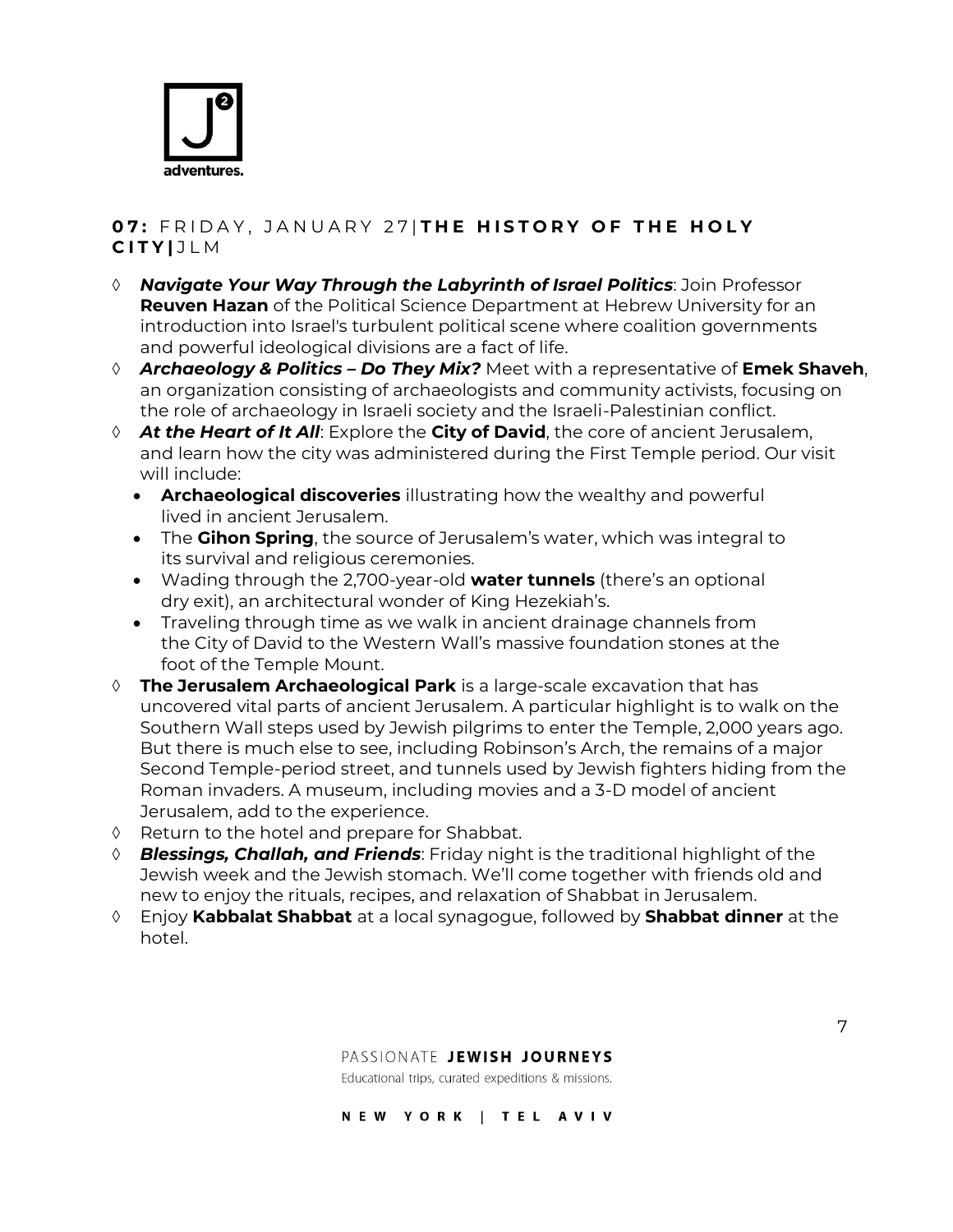

## **0 8 :** S A T U R D A Y , J A N U A R Y 2 8 | **T H E C I T Y O F S H A B B A T |** J L M

- **Shabbat morning Torah reading service** at Azarat Israel, the egalitarian section of the **Kotel** (Western Wall).
- *Jerusalem and the Cross*: **Hana Bendcowsky**, Director of the Jerusalem Center for Jewish-Christian Relations, will take us on a tour of the communities and holy sites of the Old City's **Christian quarter**. We'll experience the long history and astonishing variety of Christian groups in Jerusalem, and contemplate the complex situation facing Christian minority groups living in Israel and the modern-day Middle East.
- There will also be time to see the bargains and the bargaining in the **Old City Shuk** (market) in the Christian Quarter.
- *Jerusalem and its Writers*: Explore the streets of Jerusalem through the eyes and words of its poets and authors, including Yehuda Amichai and S. Y. Agnon.
- *Three Stars in the Jerusalem Sky*: At nightfall, we will mark the end of a special Shabbat with a communal **Havdallah ceremony** overlooking the Old City.

#### **0 9 :** S U N D A Y , J A N U A R Y 2 9 | **T H E T W O S I D E S O F H E B R O N |** J L M

- *The City of Our Forefathers*: Explore Hebron for an inside look at one of the most pivotal issues when discussing modern Jewish settlement. Included will be visits to the **Tomb of the Patriarchs** (Machpelah), Tel Rumeida and Beit Hadassah, followed by a discussion with **Noam Arnon** and other representatives of the Hebron Jewish Community.
- **Lunch** at a local restaurant.
- Continue the tour with **Breaking the Silence**, a nonprofit organization made up of veteran combatants who have served in the Israeli military since the start of the second intifada and have taken it upon themselves to expose the public to the reality of everyday life in the occupied territories.
- ♦ Return to Jerusalem.
- **Group processing session** at the hotel.

#### PASSIONATE JEWISH JOURNEYS

Educational trips, curated expeditions & missions.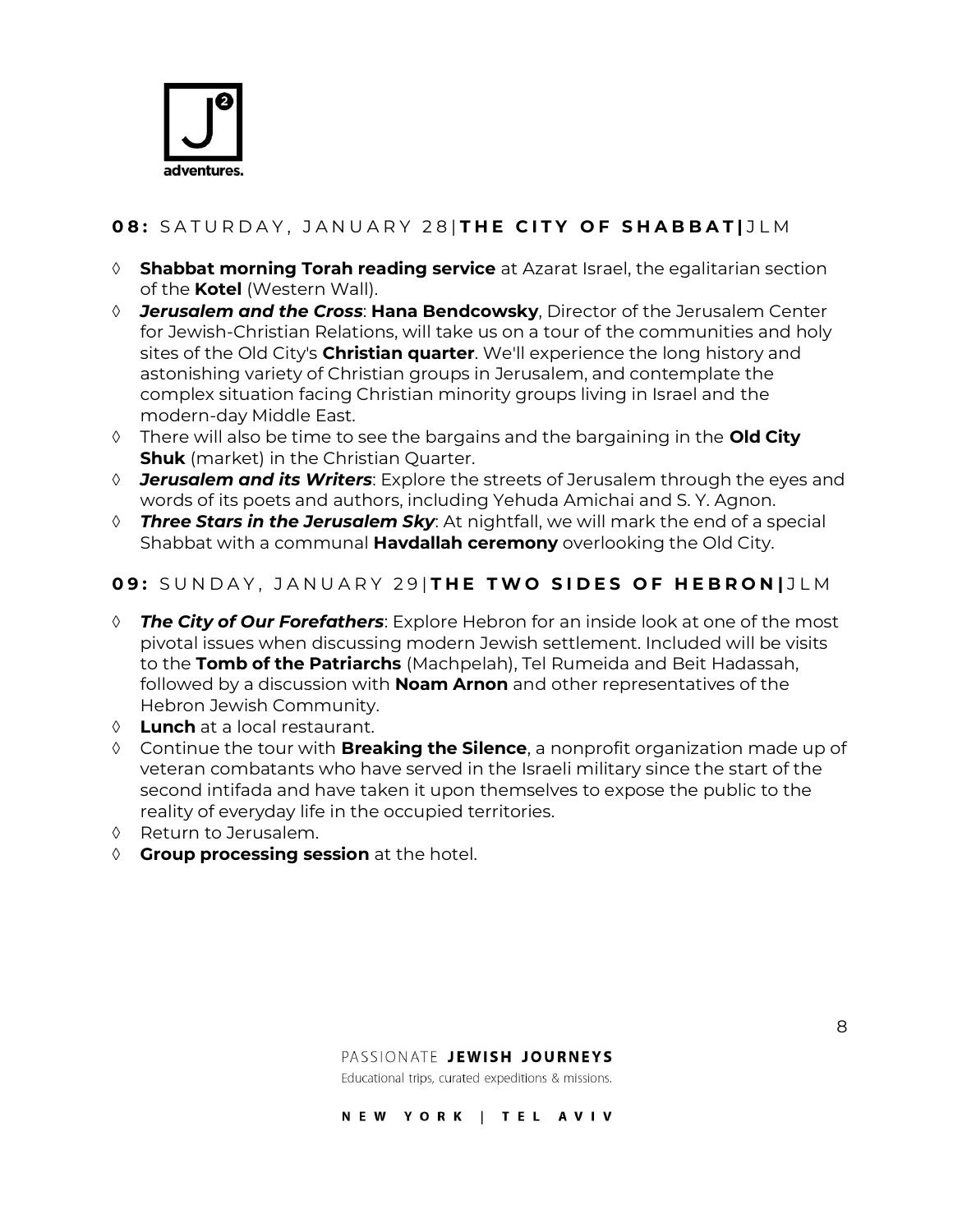

## **1 0 :** M O N D A Y , J A N U A R Y 3 0 | **T H E J E R U S A L E M M O S A I C |** J L M

- **The Jerusalem Mosaic – Creating a Multicultural City**: Dialogue with **Tehila Friedman- Nachalon**, a former MK, a leading activist, and thinker involved in efforts to create a more tolerant, pluralistic Jerusalem. We will learn about the complex political and demographic situation in the city and hear of inspiring efforts to build bridges between its different communities through communication and cooperation.
- **1 City, 2 States, 3 Religions, and 4 Tribes**: Take a ride on **Jerusalem's light rail**  and experience the mosaic of the Jerusalem population. As we travel through Jerusalem's diverse neighborhoods, including those populated by Hareidim and Arabs, we'll note the difference between East and West Jerusalem and the ongoing struggles between the city's different communities. Discuss whether Jerusalem is divided, as former President Ruby Rivlin has suggested, into four "tribes."
- Take a **multi-cultural tasting journey** through the hustle and bustle of Jerusalem's **Mahane Yehuda** open-air market: Enjoy the sights, smells, tastes and sounds of this vibrant area where Jerusalemites shop. This doubles as a delicious **lunch**.
- **Challenges and Triumphs of Religious Pluralism and Social Justice in Israel**: Dialogue with **Anat Hoffman**, Executive Director of the Israel Religious Action Center (IRAC).
- **Farewell dinner** at a local restaurant.

#### **11:** TUESDAY, JANUARY 31| UNTIL WE MEET AGAIN FLIGHT

- Check out of the hotel and depart for the airport.
- Transfer to **Ben Gurion International Airport** and check into your flight to the USA.

#### PASSIONATE JEWISH JOURNEYS

Educational trips, curated expeditions & missions.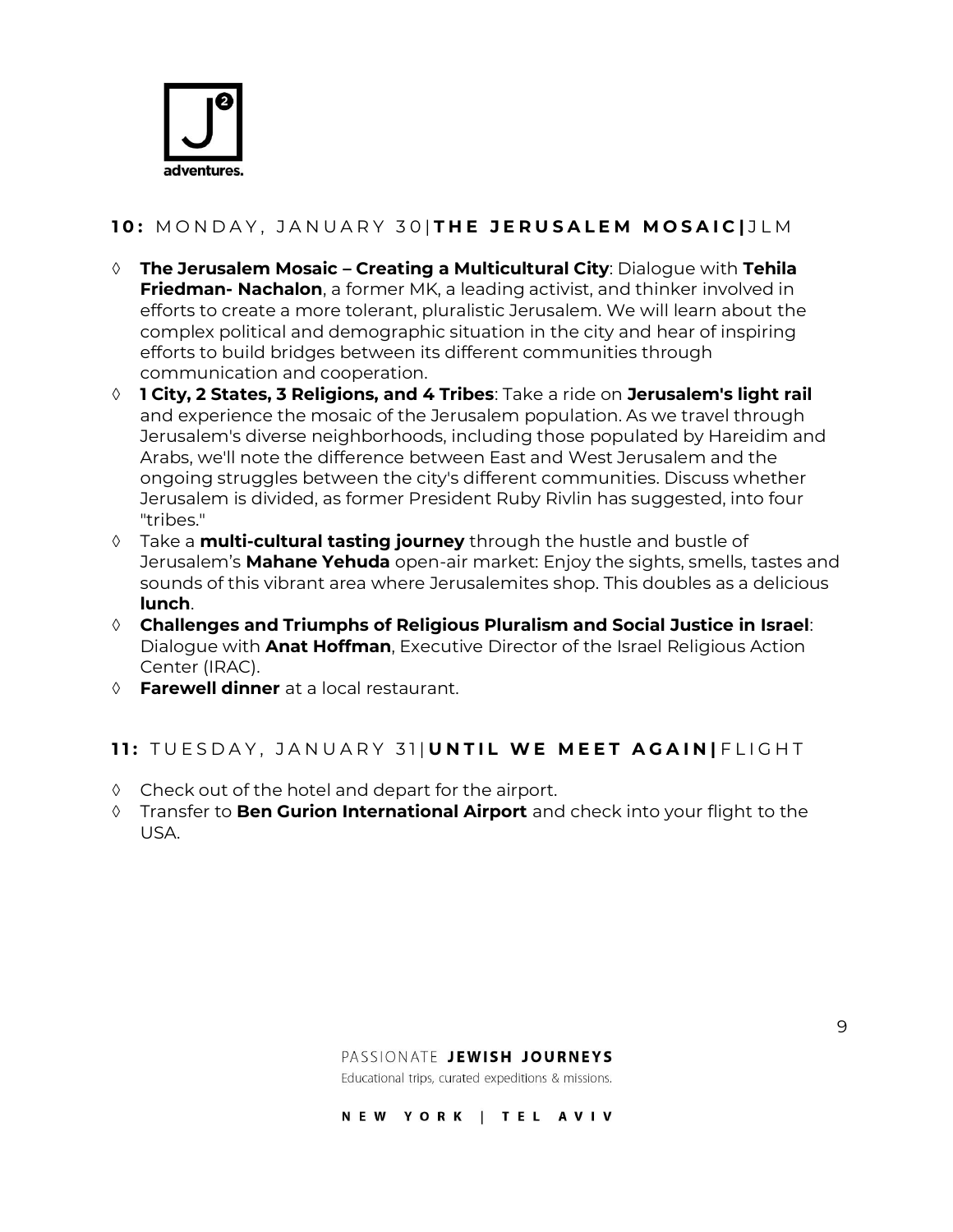

## **Rates** & **Lodging**

Group rates are land only, per person sharing a double room:

| Dates                       | <b>Nights</b> | Lodging              | Room Cat.  | City            |
|-----------------------------|---------------|----------------------|------------|-----------------|
| Jan 22-26, 2023             | 4             | Royal Beach          | Bellavista | <b>Tel Aviv</b> |
| Jan 26-31, 2023             | 5             | Orient               | Orient     | Jerusalem       |
|                             |               |                      |            |                 |
| # OF<br><b>PARTICIPANTS</b> | $20+$         | Single<br>Supplement |            |                 |
|                             |               |                      |            |                 |
|                             | \$4,928       | $+ $1,505$           |            |                 |

## What to **Expect**

## **Included:**

- ♦ 9 nights' accommodations.
- 10 days of touring with a tour educator (guide) on a luxury, airconditioned bus.
- 1 arrival transfer & VIP assistance at the airport.
- ↑ 1 departure transfer & VIP assistance at the airport.
- Daily breakfast, 3 lunches & 3 dinners.
- Water on the bus.
- ♦ Portage at the airport & hotels.
- All site entrance fees & program fees as per your final program.
- Online portal to inform & to facilitate recruitment and registration.
- A personal tour operator who will take care of all your logistics and work with you to ensure a successful and seamless travel experience.

Educational trips, curated expeditions & missions.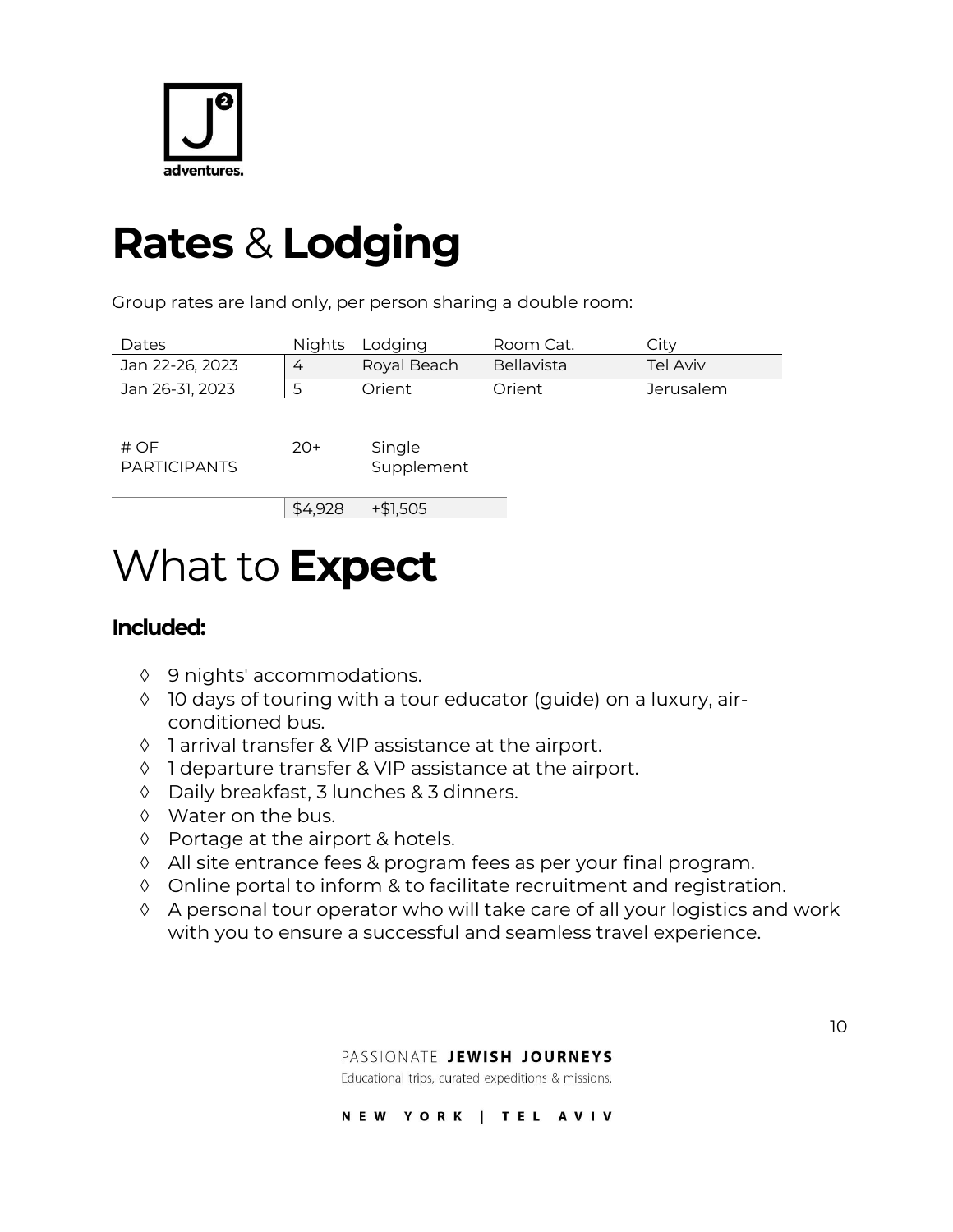

## **Excluded:**

- ♦ Credit card fees.
- Flights to & from Israel.
- COVID related expenses, including tests.
- Evening transportation when dinner is not included.
- $\Diamond$  Amendments to the program: In the event that any sites, programs or meals etc are added to the program, an additional fee may be required.
- Personal extras: Items of personal nature such as laundry, wines, mineral water, beverages, coffee, tea, food other than the table d'hotel menu, passport and visa fees, insurance, and foreign port taxes, unless otherwise specified.
- US and foreign airport taxes, Q fuel surcharge and border taxes when applicable.
- Value Added Tax is currently not applicable to tourists visiting Israel. Should the law change, you will be notified accordingly, and VAT will be added to your final invoice.
- $\Diamond$  Gratuities: We recommend the following guidelines for tipping (amounts are in US dollars): Tour Educator: \$12 | Driver: \$6 per day per person.

## **Terms & Conditions (T&C's):**

Please review separate attachment or request that we send you our full T&C's. Until you do that, here is the small print, and other stuff you may want to know:

**Rates:** Rates are per person based on double occupancy and a minimum number of 20 full-paying participants. Should the number of participants drop below the minimum listed, the cost of the trip will be adjusted to reflect the additional expense of operating the program.

> PASSIONATE JEWISH JOURNEYS Educational trips, curated expeditions & missions.